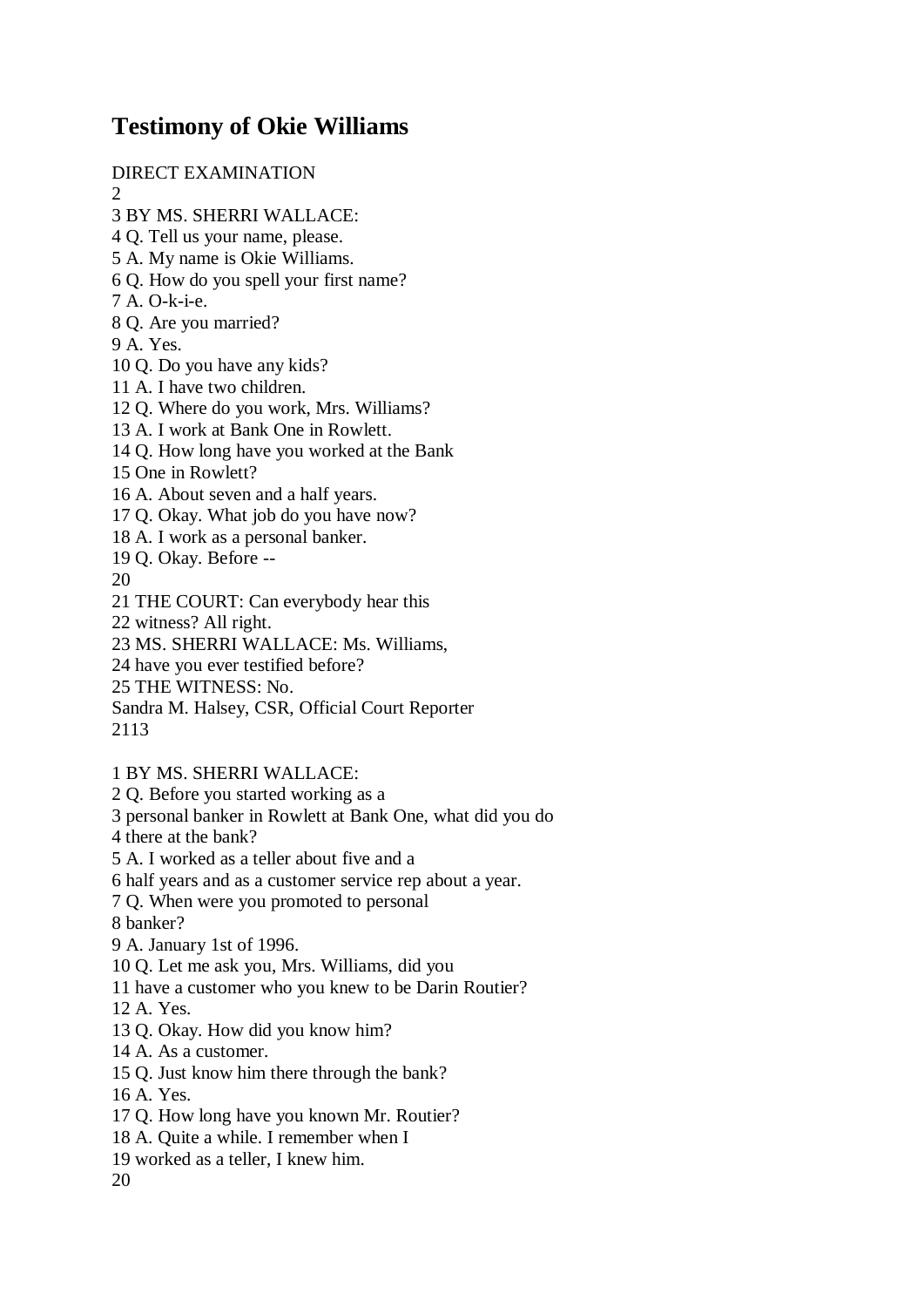21 MS. SHERRI WALLACE: May I approach 22 the witness, your Honor? 23 THE COURT: You may. 24 25 Sandra M. Halsey, CSR, Official Court Reporter 2114 1 BY MS. SHERRI WALLACE: 2 Q. Mrs. Williams, let me show you what 3 has been admitted into evidence as State's Exhibit 54. 4 Do you recognize that? 5 A. Yes. 6 Q. Who is that a picture of? 7 A. Darin Routier. 8 Q. Okay. On -- directing your attention 9 back to June 1st of 1996. Were you working at Bank One 10 in Rowlett then? 11 A. Yes. 12 Q. Do you remember what day of the week 13 that was, June the 1st? 14 A. I believe that was Saturday. 15 Q. I'm sorry? 16 A. Saturday. 17 Q. Okay. Are you-all open on Saturday 18 there at the bank? 19 A. Yes, from 9 to 1. 20 Q. Okay. Did Mr. Routier come in the 21 bank that day? 22 A. No. 23 Q. Okay. Did you talk to him about a 24 loan application on that day? 25 A. Yes. Sandra M. Halsey, CSR, Official Court Reporter 2115 1 Q. Okay. Where did you do that? 2 A. Pardon? 3 Q. Where did you-all discuss the loan 4 application on this, of June the 1st? 5 A. Bank One in Rowlett. 6 Q. Okay. 7 8 MR. JOHN HAGLER: Your Honor. 9 THE COURT: You are going to have to 10 speak up, ma'am. People cannot hear you. 11 MR. DOUGLAS MULDER: Judge, apparently 12 this is a loan or some sort of commercial transaction 13 between the husband and this bank? 14 THE COURT: Are we going to get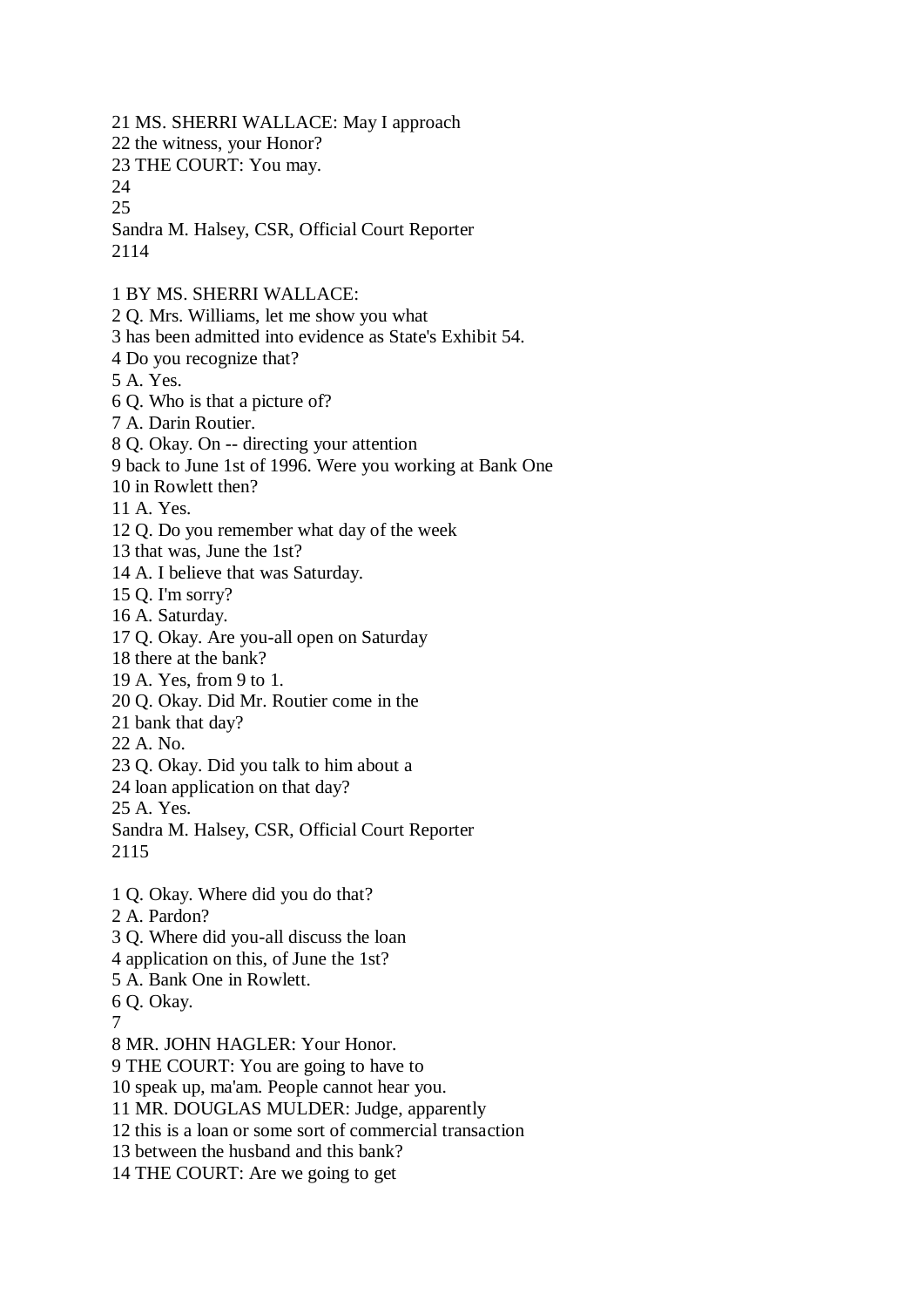15 relevant on this? What are we doing? 16 MS. SHERRI WALLACE: Yes, your Honor. 17 Since this is a community property state, then this will 18 go to show the defendant's state of mind just days before 19 the offense. 20 MR. DOUGLAS MULDER: Judge, that is 21 kind of stretching things just a little bit. They are 22 going to go into some, I take it, some transaction that 23 the husband was attempting with this bank; is that right? 24 MS. SHERRI WALLACE: Judge, the 25 records will also show -- Sandra M. Halsey, CSR, Official Court Reporter 2116 1 THE COURT: Just a minute. All right. 2 Just a minute. Can the jury step outside, please? 3 THE COURT: All right. 4 5 (Whereupon, the jury 6 Was excused from the 7 Courtroom, and the 8 Proceedings were held 9 In the presence of the 10 Defendant, with his 11 Attorney, but outside 12 The presence of jury 13 As follows:) 14 15 THE COURT: Let the record reflect 16 that these proceedings are being held outside the 17 presence of the jury. All parties at trial are present. 18 Now, let's get right to the point. 19 MS. SHERRI WALLACE: Your Honor, the 20 defense counsel saw a copy of this loan at the same time 21 they were given State's Exhibit 50. 22 THE COURT: All right. 23 MS. SHERRI WALLACE: This loan is a 24 loan for a vacation that the husband of the defendant 25 attempted to get days before the offense and was turned

Sandra M. Halsey, CSR, Official Court Reporter 2117

1 down.

2 MR. DOUGLAS MULDER: Well, big deal.

3 THE COURT: All right. Thank you.

4 Then that is what the testimony is going to be?

5 MS. SHERRI WALLACE: It will.

6 THE COURT: All right. Any questions?

7 MR. DOUGLAS MULDER: Well, any

8 questions of her?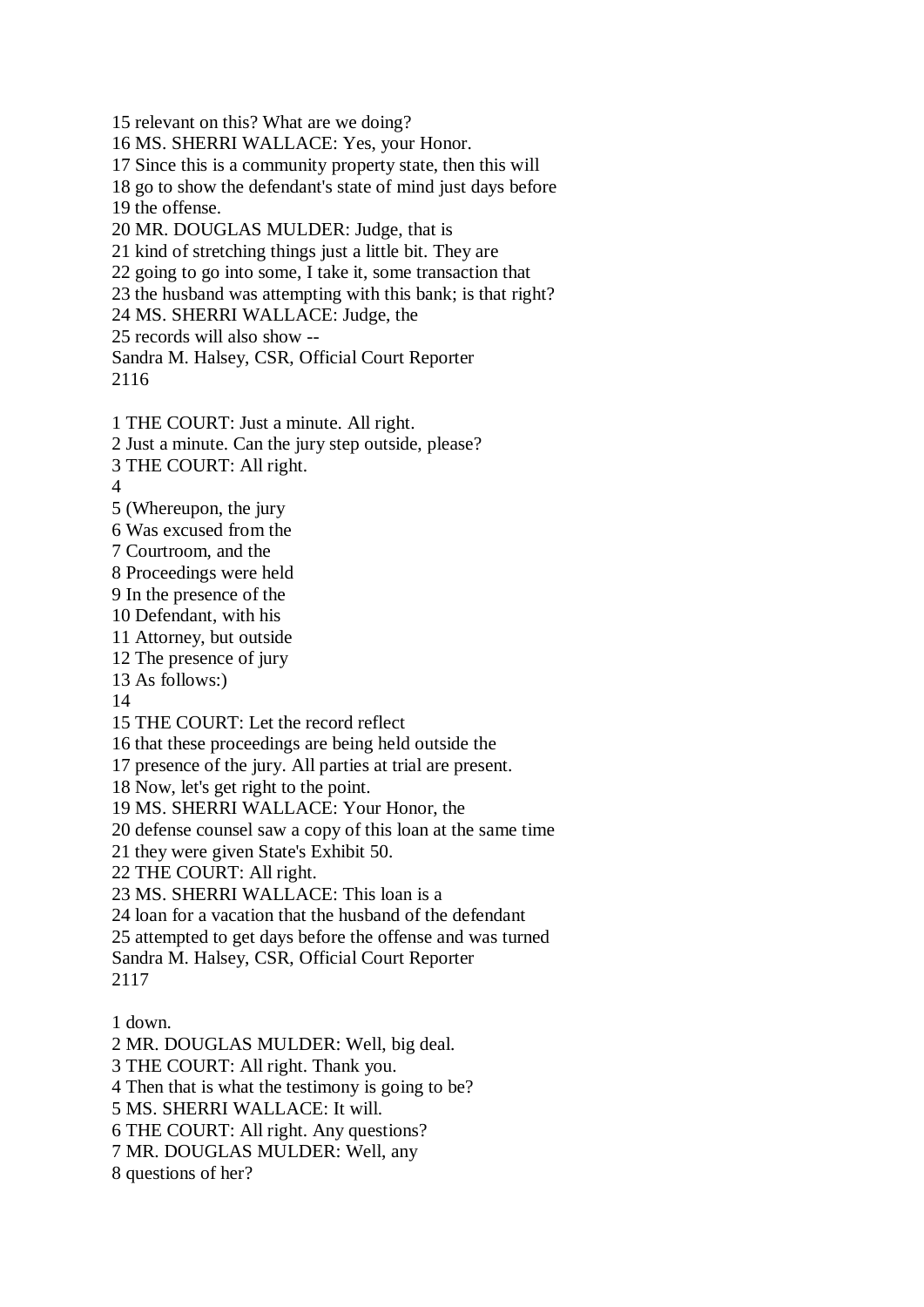9 THE COURT: Yes, I mean, any

10 objections to make?

11 MR. JOHN HAGLER: Yes, your Honor, our

12 objection, your Honor, is that it's not relevant under

13 Rule 401 and it would be confusing and misleading to the

14 jury. Furthermore, it applies to the defendant's husband

15 and not herself.

16 THE COURT: All right. Overruled. I

17 will let the testimony in. You can have a running

18 objection to it.

19 MR. JOHN HAGLER: Okay. Including a

20 403 ruling, too, your Honor?

21 THE COURT: Yes. I think the

22 probative value outweighs any prejudicial effect. And I

23 want you to stay on that point, Ms. Wallace.

24 MS. SHERRI WALLACE: I intend to, your

25 Honor.

Sandra M. Halsey, CSR, Official Court Reporter

2118

1 MR. DOUGLAS MULDER: Judge, this was

2 so quick, I may have missed the probative value. Could

3 you tell me what the probative value is?

4 THE COURT: I think it's going to be

5 more probative value than it is going to be prejudicial

6 to your client. You are going to have a running

7 objection to this testimony.

8 MR. DOUGLAS MULDER: Well, I still

9 didn't understand what the probative value was.

10 THE COURT: Well, the probative value

11 was stated by Ms. Wallace out there. So we are going to

12 go forward right now.

13 You can have a running objection.

14 Let's bring the jury back in.

15

16 (Whereupon, the jury

17 Was returned to the

18 Courtroom, and the

19 Proceedings were

20 Resumed on the record,

21 In open court, in the

22 Presence and hearing

23 Of the defendant,

24 As follows:).

25

Sandra M. Halsey, CSR, Official Court Reporter 2119

1 THE COURT: All right. Let the record 2 reflect that all parties in the trial are present and the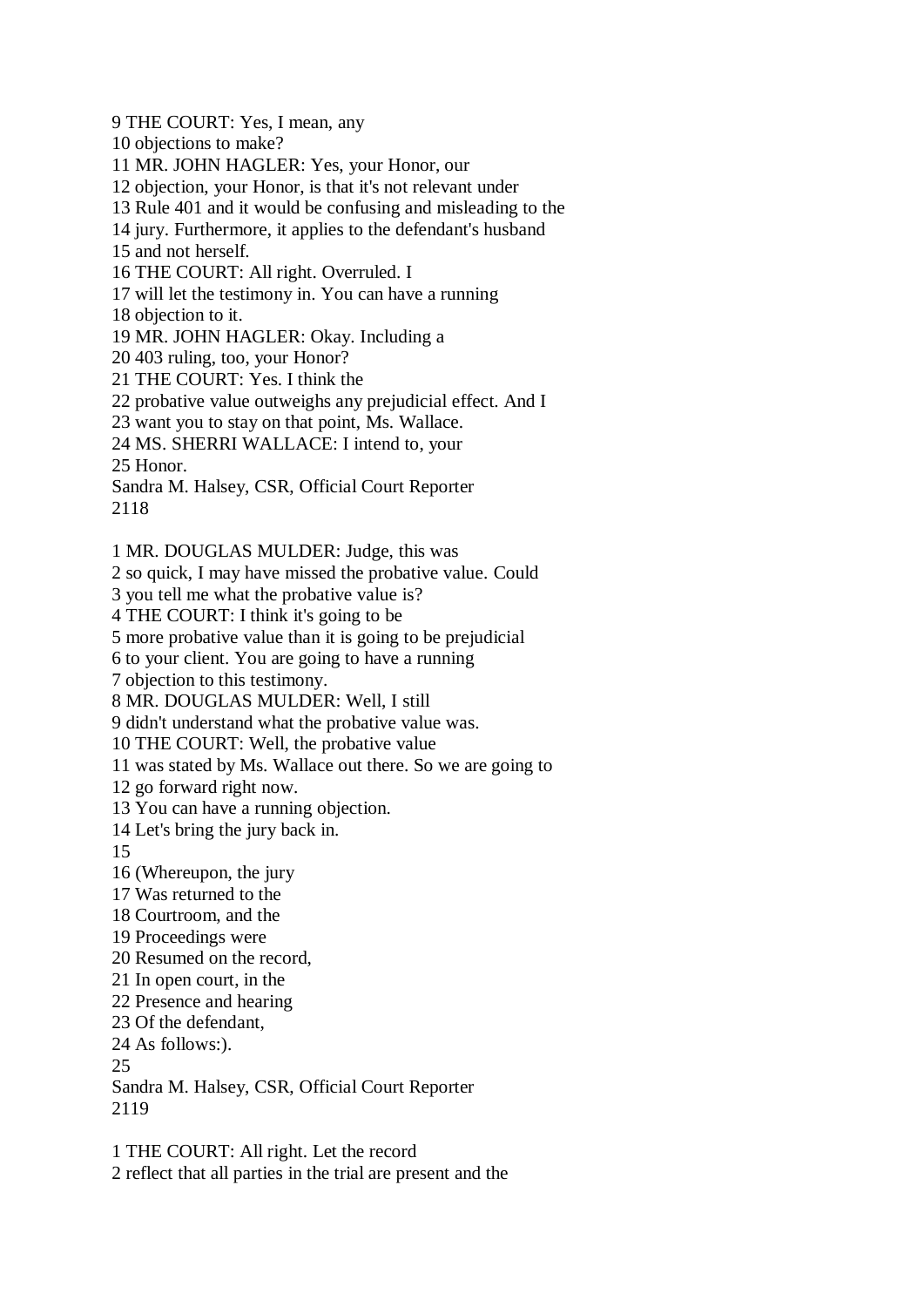3 jury is seated. Continue. 4 5 BY MS. SHERRI WALLACE: 6 Q. Let's see, Miss Williams, where were 7 we? 8 On June the 1st, I think you said it 9 was a Saturday and your bank is open that day. Did Darin 10 Routier come to the bank to fill out a loan application 11 on Saturday, June the 1st of 1996? 12 A. Yes. 13 Q. Okay. Who did he speak with? 14 A. Myself. 15 Q. Okay. Did you fill out the loan 16 application? 17 A. I wrote it down as he was giving me 18 the information. 19 Q. Tell the members, if you would -- 20 members of the jury, if you would, if I came in, or if 21 Mr. Routier came in and got a loan application, what 22 happens then? 23 A. We fax it to our data entry and they 24 will input all of the information in the system. And 25 then, our -- one of our underwriters will determine Sandra M. Halsey, CSR, Official Court Reporter 2120 1 whether they are going to approve the loan or not. 2 Q. So do you make the decision about the 3 loan right there at the bank, or does someone else do it?

4 A. Someone else. Um-hum. (Witness

5 nodding head affirmatively). Our central underwriting 6 does it.

7 Q. Okay. So after you prepared the

8 application with Mr. Routier, in this case, what did you 9 do?

10 A. The loan was turned down. So, I left

11 a message for him to give me a call. And, I think I

12 called him -- I don't know when, exactly. But Monday I

13 talked to him and we tried to resubmit with collateral.

14 Q. And, did you try -- you did resubmit

15 the loan there on Monday?

16 A. Yeah.

17 Q. To go back to the central underwriter

18 people?

19 A. Yes, the same underwriters.

20 Q. What happened on Monday the 3rd?

21 A. We couldn't use the -- we couldn't --

22 they denied the loan, because --

23 Q. I'm sorry. They did or did not deny

24 the loan?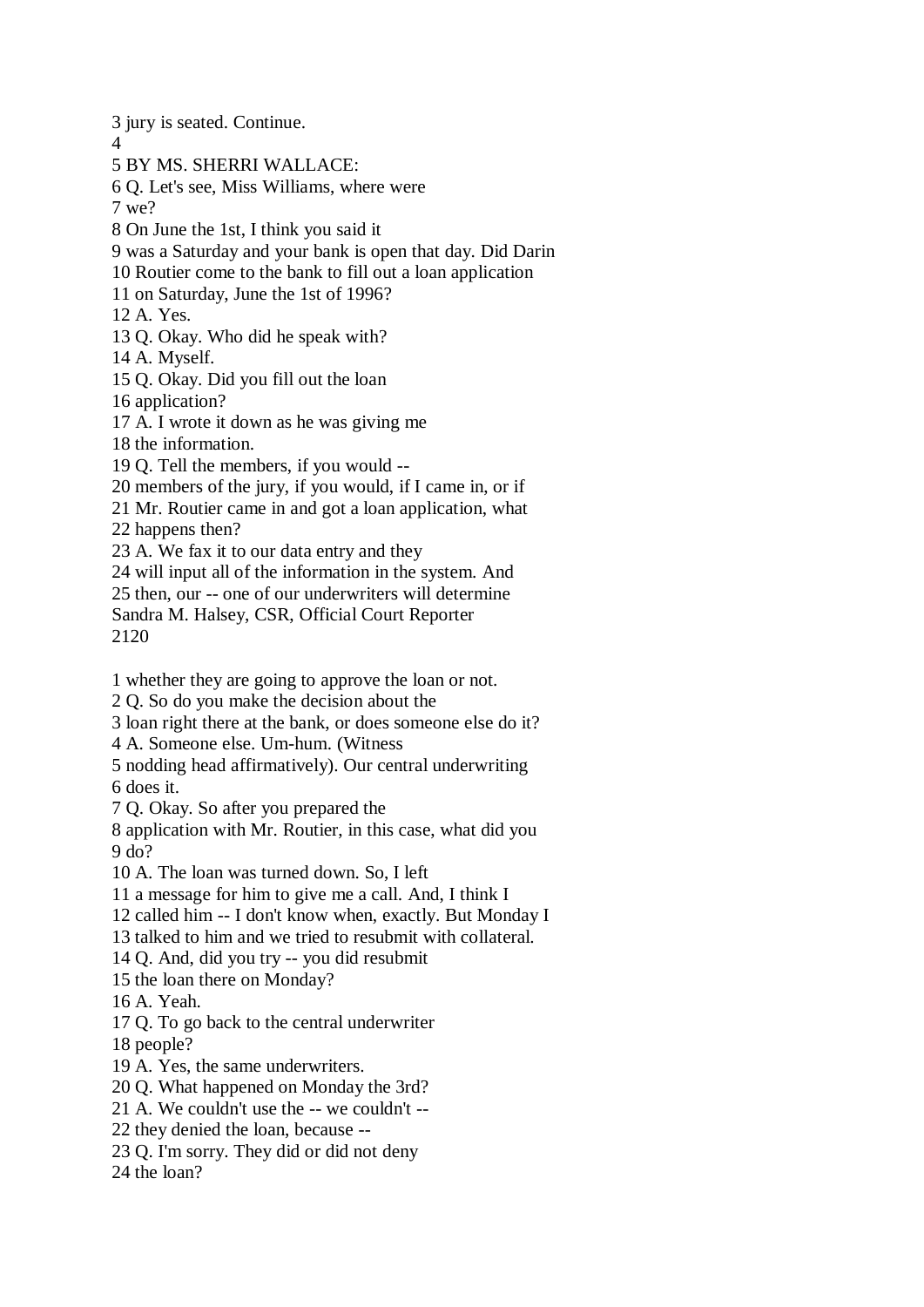25 A. They denied the loan. Sandra M. Halsey, CSR, Official Court Reporter 2121 1 Q. Okay. And that was on Monday the 3rd 2 for the second time? 3 A. Yes. 4 Q. What was the amount of that loan? 5 A. It was \$5,000 even. 6 7 MS. SHERRI WALLACE: May I approach 8 the witness? 9 THE COURT: You may. 10 11 (Whereupon, the following 12 mentioned item was 13 marked for 14 identification only 15 after which time the 16 proceedings were 17 resumed on the record 18 in open court, as 19 follows:) 20 21 BY MS. SHERRI WALLACE: 22 Q. Miss Williams, let me show you what's 23 been marked for identification as State's Exhibit No. 51. 24 And ask you if you recognize that? 25 A. Yes. Sandra M. Halsey, CSR, Official Court Reporter 2122 1 Q. What is it? 2 A. It's a loan application along with the 3 worksheet, whether it's been approved or not. 4 Q. Are these, is State's Exhibit 51 the 5 record for Darin Routier's loan, or attempted loan in 6 June of '96? 7 A. Yes. 8 Q. Okay. And, do you -- you, as an 9 employee of the bank, are these records kept in the 10 normal course of business? 11 A. Yes. 12 Q. Okay. Are they kept on a day-to-day, 13 week-to-week, and month-to-month basis? 14 A. Yes. 15 Q. Okay. And, do you have care, custody 16 and control of these documents? 17 A. Yes. 18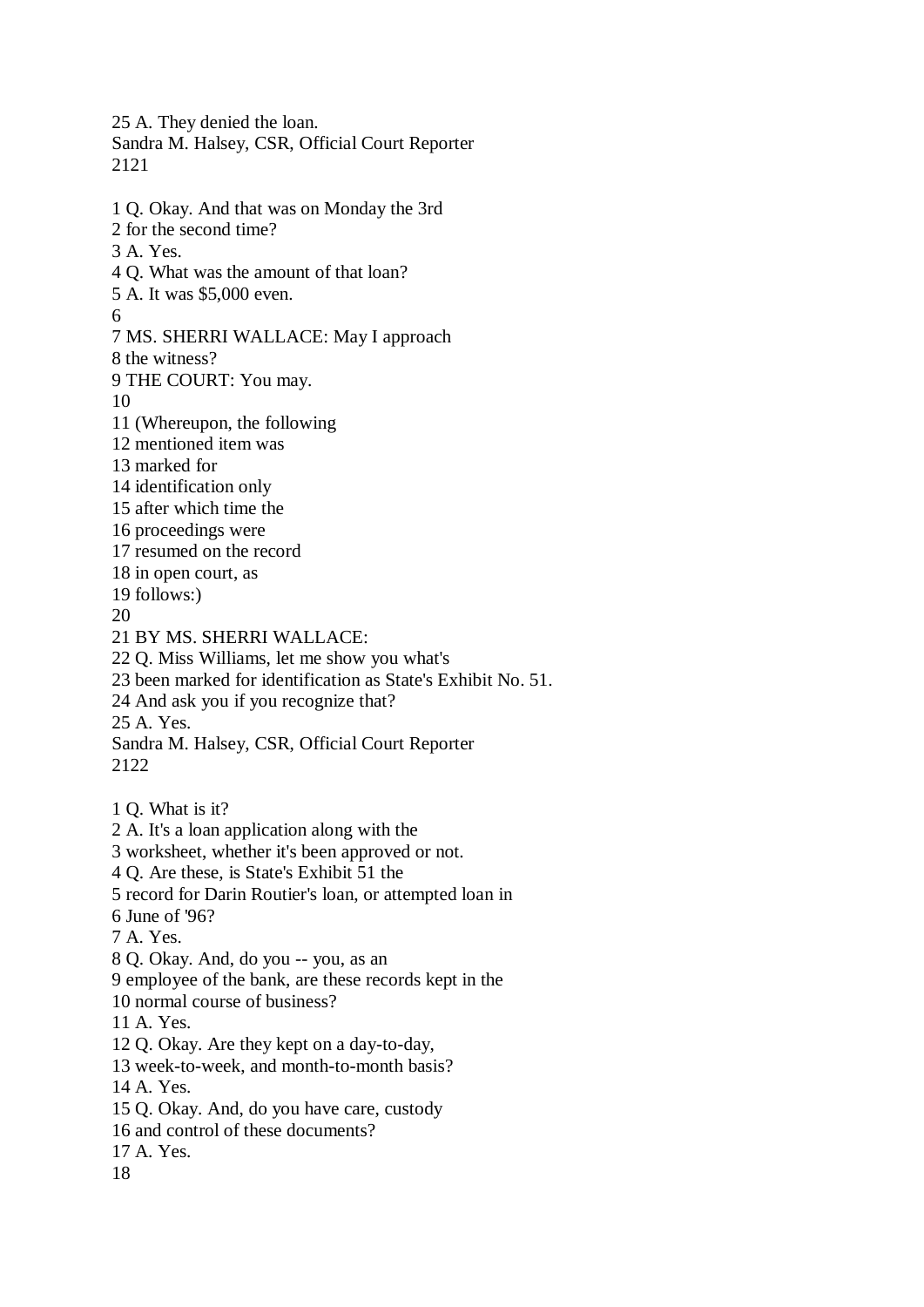19 MS. WALLACE: We will offer State's 20 Exhibit No. 51 into evidence, and tender a copy to the 21 defense counsel, they have one but here is the original. 22 MR. MULDER: We just have a copy of 23 it. It's not real clear. 24 MR. RICHARD C. MOSTY: I understand, 25 the Court has already ruled on this? Sandra M. Halsey, CSR, Official Court Reporter 2123 1 THE COURT: Yes, we already have. 2 Thank you. 3 MR. DOUGLAS MULDER: Judge, we have 4 already voiced our objection. 5 THE COURT: All right. Thank you. 6 State's Exhibit No. 51 is admitted. 7 8 (Whereupon, the item 9 Heretofore mentioned 10 Was received in evidence 11 As State's Exhibit No. 51 12 For all purposes, 13 After which time, the 14 Proceedings were resumed 15 As follows:) 16 17 BY MS. SHERRI WALLACE: 18 Q. Miss Williams, using this document to 19 refresh your recollection, you can take it. What's the 20 reason for the \$5,000 loan? 21 A. When he first came in, he mentioned 22 that -- 23 24 MR. JOHN HAGLER: Excuse me. I would 25 object to any hearsay statements by Darin Routier. Sandra M. Halsey, CSR, Official Court Reporter 2124 1 THE COURT: All right. Let's rephrase 2 the question. Let's phrase our questions properly, 3 please.  $\Delta$ 5 BY MS. SHERRI WALLACE: 6 Q. You can't get into what he said. Just 7 what did you put down as the reason for the \$5,000 loan 8 on the application? 9 A. Vacation.

10 Q. Okay. And, do you remember about what

11 time he came in, Miss Williams, that day?

12 A. It was before noon.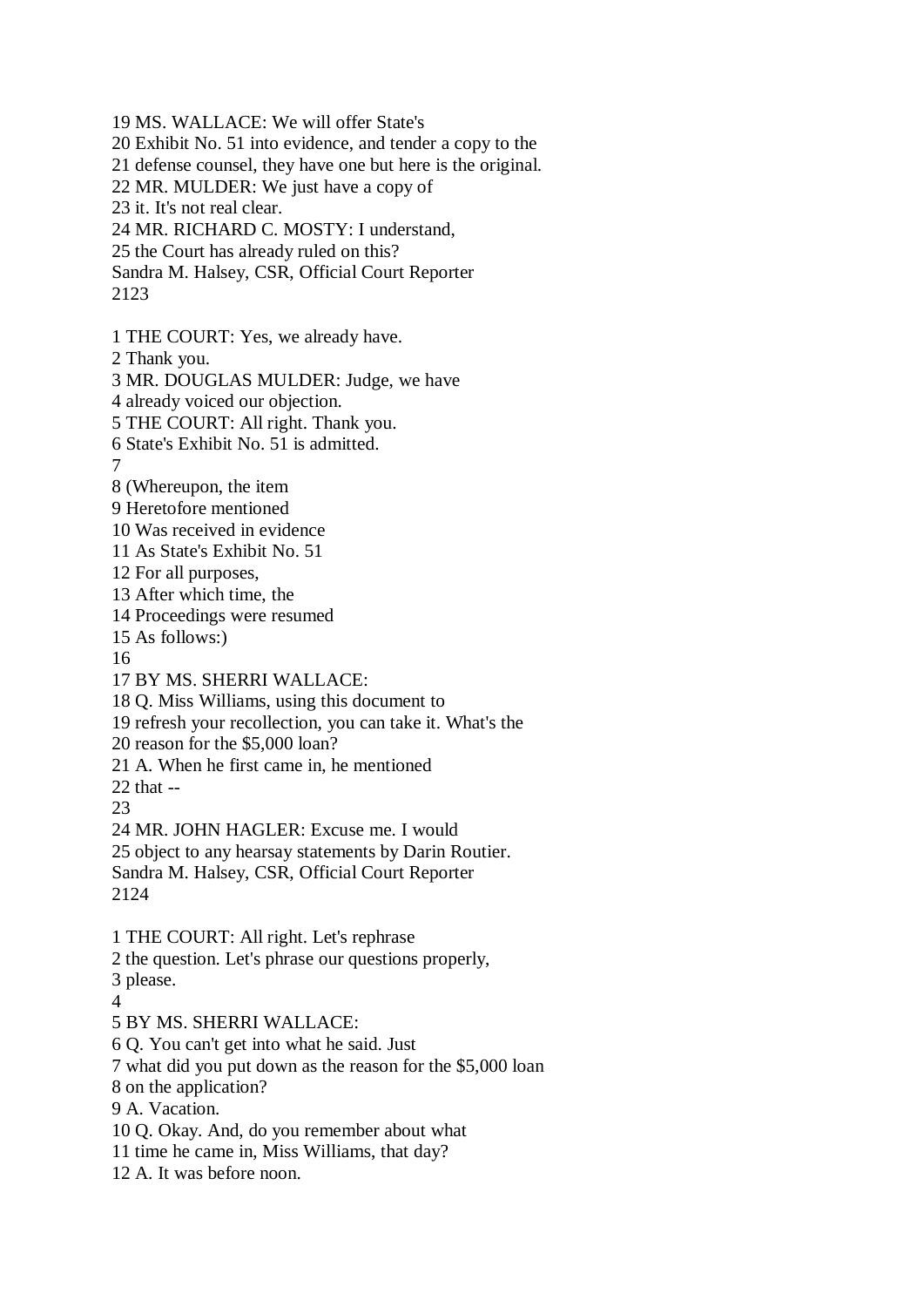13 Q. Okay.

14 A. Yeah. Before noon.

15 Q. Okay. On the second sheet of State's

16 Exhibit No. 1 (sic), do you have indicated on there what

17 time that loan was turned down that day?

18 A. It looks like about 11:47, but I'm not

19 quite certain exactly what time.

20 Q. Did Mr. Routier wait in the bank to

21 see if he got the loan or not?

22 A. No. He left after he signed the loan

23 application.

24 Q. Did you speak to him that day, that

25 Saturday?

Sandra M. Halsey, CSR, Official Court Reporter 2125

1 A. No.

2 Q. What did you do after you received

3 that fax that he was turned down?

4 A. I'm not quite certain if I left a

5 message on Saturday or Monday. I'm not quite certain

6 about that.

7 Q. But did you talk to him on Monday?

8 A. Yes.

9 Q. Okay. What did you tell him at that 10 point?

11 A. I told him I was sorry but the loan

12 was turned down.

13 Q. Miss Williams, you cannot get into

14 what he said, but what was his tone with you?

15

## 16 MR. RICHARD C. MOSTY: That is

17 speculation, your Honor.

18 THE COURT: I'll sustain the

19 objection.

20 THE WITNESS: His voice.

21 THE COURT: Just a minute, ma'am. The

22 way we do it down here, when I sustain an objection, you

23 have to wait for the next question.

24 THE WITNESS: Oh, I'm sorry.

25 THE COURT: Don't worry about a thing.

Sandra M. Halsey, CSR, Official Court Reporter 2126

1 Now, they will ask you another question, and then they

2 are going to ask you some questions.

3 THE WITNESS: Okay.

4 THE COURT: All right. Go ahead.

5

6 BY MS. SHERRI WALLACE: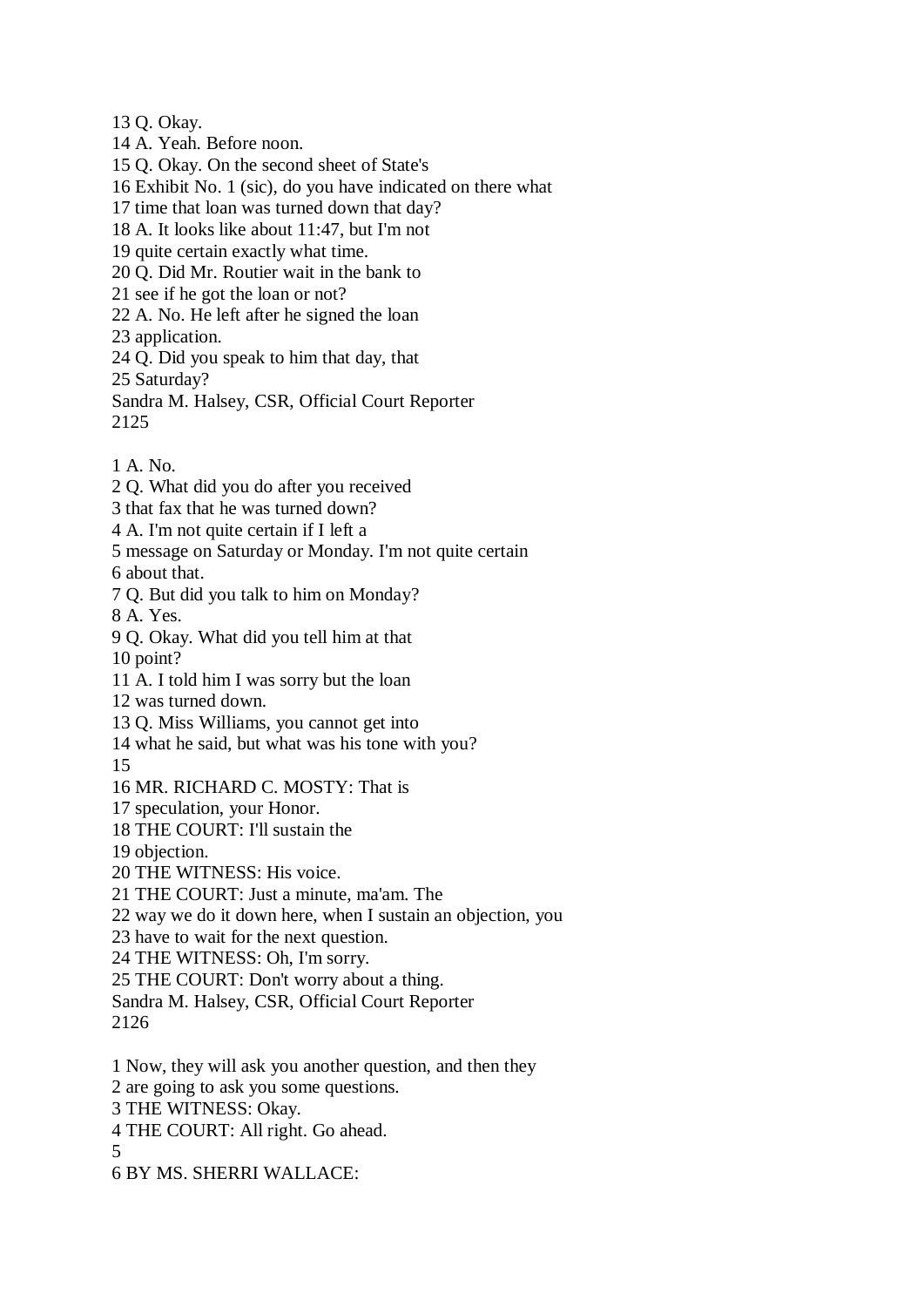7 Q. Miss Williams, was he happy about 8 being turned down?  $\overline{Q}$ 10 MR. RICHARD C. MOSTY: Speculation. 11 THE COURT: I'll sustain the 12 objection. 13 MS. SHERRI WALLACE: Your Honor, she 14 talked -- 15 MR. RICHARD C. MOSTY: Your Honor, are 16 we going to argue this out in front of the Court? 17 THE COURT: We're not going to argue 18 it. We are just going to -- just ask the next question. 19 20 BY MS. SHERRI WALLACE: 21 Q. Miss Williams, did you tell him the 22 reason he was turned down? 23 A. Yes. 24 Q. Okay. And, were those -- is that 25 contained on State's Exhibit No. 51? Sandra M. Halsey, CSR, Official Court Reporter 2127 1 A. Yes. 2 Q. Okay. 3 4 (Whereupon, the following 5 mentioned item was 6 marked for 7 identification only 8 after which time the 9 proceedings were 10 resumed on the record 11 in open court, as 12 follows:) 13 14 BY MS. SHERRI WALLACE: 15 Q. Let me show you what's been marked for 16 identification as State's Exhibit No. 51-A. Is this a 17 code from your bank of those reasons? 18 A. Yes. 19 Q. Okay. If you could look at State's 20 Exhibit 51-A to refresh your recollection. Tell the 21 members of the jury the reason Mr. Routier was turned 22 down for his loan. 23 24 MR. RICHARD C. MOSTY: Your Honor, 25 before we start referring to documents, we need to see Sandra M. Halsey, CSR, Official Court Reporter 2128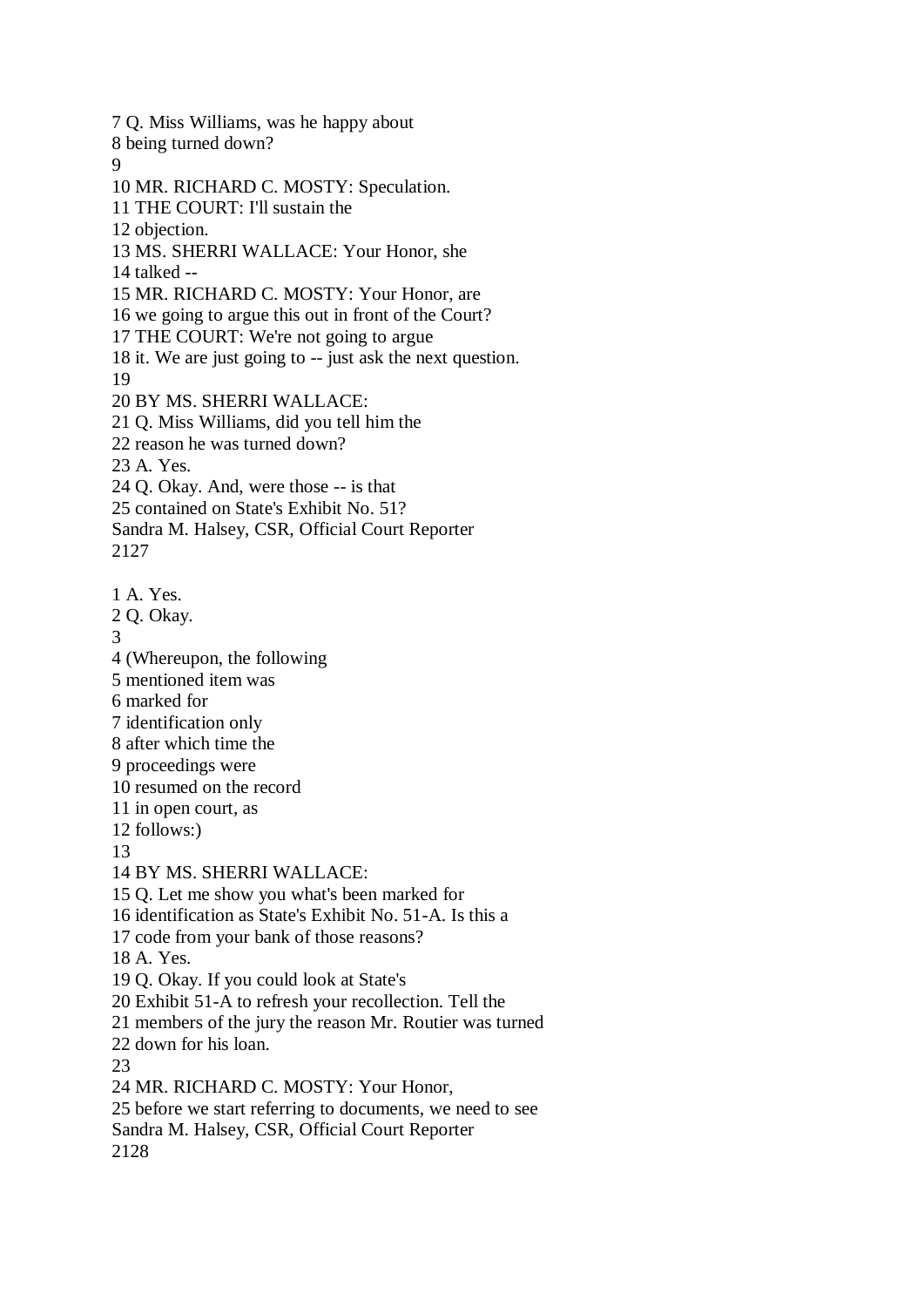1 the document. 2 THE COURT: All right. If you could 3 show that to the defense, please. 4 MS. SHERRI WALLACE: Yes, sir. 5 MR. RICHARD C. MOSTY: Thank you. 6 MS. SHERRI WALLACE: May I proceed, 7 your Honor? 8 THE COURT: You may. 9 10 BY MS. SHERRI WALLACE: 11 Q. Miss Williams, referring to 51-A, 12 could you tell the jury why Mr. Routier was turned down 13 for this \$5,000 loan? 14 A. All four of them? 15 Q. Please. 16 A. Okay. Excessive obligation in 17 relation to income; an excessive amount owed on revolving 18 accounts; and too many new accounts; and delinquent, past 19 or present credit obligations with others. 20 Q. Miss Routier (sic), after you gave him 21 that information -- excuse me. 22 Miss Williams, after you gave Mr. 23 Routier that information, you said that he wanted to try 24 additional collateral and resubmit the loan; is that 25 correct? Sandra M. Halsey, CSR, Official Court Reporter 2129 1 A. Yes. 2 Q. From his request, did you resubmit the 3 loan with the underwriters? 4 A. Yes. 5 Q. And, what happened that time? 6 A. It was turned down and they -- oh. 7 Q. What were you going to say, Miss 8 Williams? 9 A. The only way that they will approve 10 the loan was if it was CD secured. 11 Q. Okay. And he didn't have that CD or 12 money available? Or he didn't offer that to you, did he?  $13 \text{ A}$ . No. 14 Q. Okay. When did you give him this 15 information about it being turned down for the second 16 time? 17 A. I'm not quite certain, but it could 18 have been Monday or Tuesday. 19 Q. Tuesday being June the 4th of 1996? 20 A. Yes. Um-hum. (Witness nodding head 21 affirmatively). 22 Q. Okay.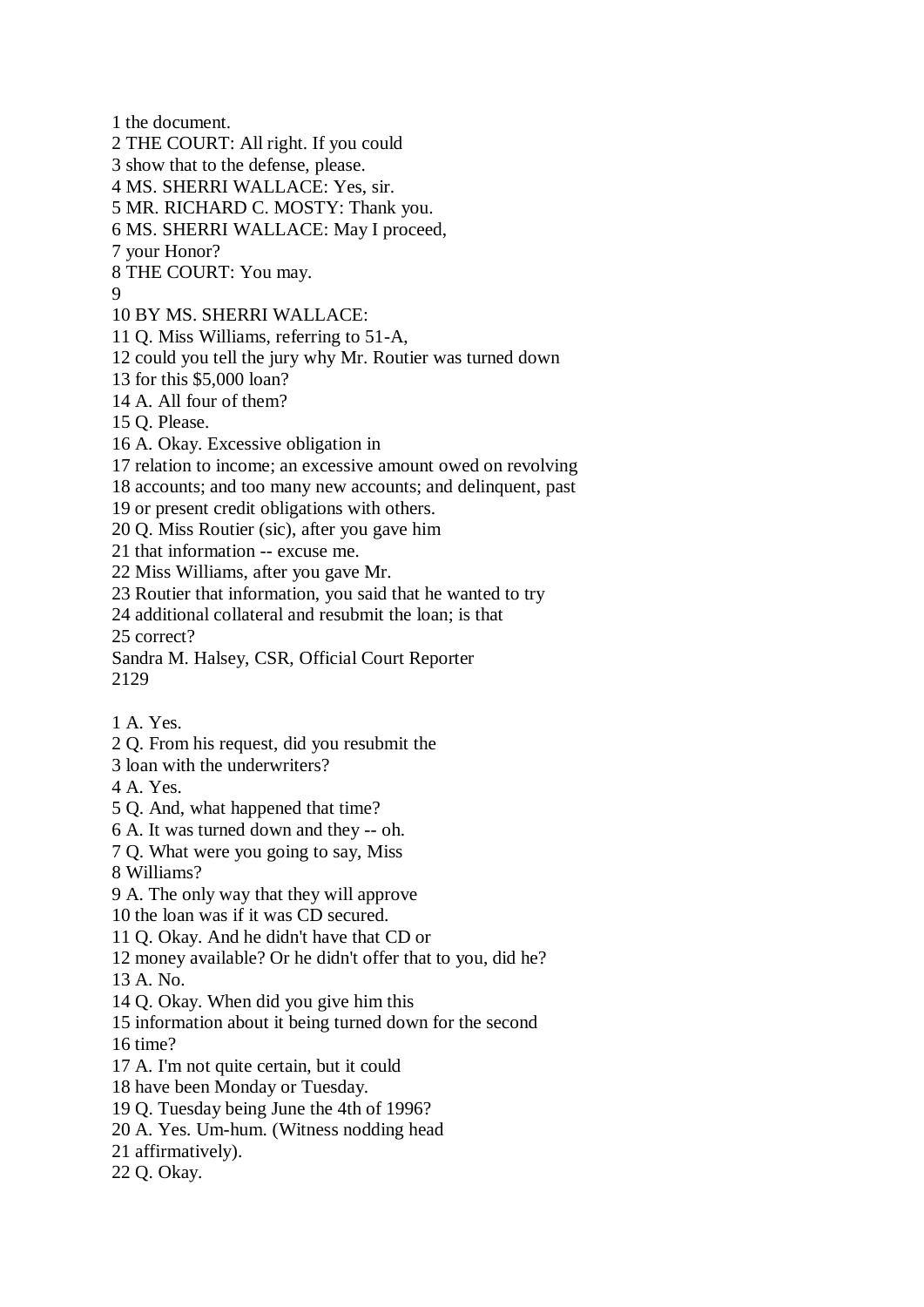23

24 MS. SHERRI WALLACE: We will pass the 25 witness.

Sandra M. Halsey, CSR, Official Court Reporter

2130

1 THE COURT: Mr. Mulder.  $\mathfrak{D}$ 3 CROSS EXAMINATION 4 5 BY MR. DOUGLAS MULDER: 6 Q. Miss Williams, you have some code up 7 there or something? 8 A. Yes, sir. 9 Q. Okay. That you are referring to? 10 A. Yes. 11 Q. And this is a -- I guess you can just 12 put the number on someone's loan application so you don't 13 have to put out the whole reason. Is that the way it 14 works? 15 A. The underwriters will put the code in, 16 to let us know why they are denying the loan. 17 Q. Okay. When you say "underwriters" 18 this isn't a Texas -- Bank One is -- in fact, none of the 19 banks up in Dallas are Texas owned, are they? 20 A. Pardon? 21 Q. North Carolina and we've got, I think 22 Bank One is up in Ohio, isn't it? Folks up in Ohio own 23 Bank One? 24 A. Yes, sir. 25 Q. Okay. And this looks to me like this Sandra M. Halsey, CSR, Official Court Reporter 2131 1 is a codified deal where you have got 40 reasons that you 2 turn down loans, but you are able to -- is this it? Am I 3 reading that right? 4 A. Yes, sir. 5 Q. Insufficient real estate equity, 6 customer withdrew application, excessive credit bureau 7 inquiries, but they are listed, all the reasons that you 8 turn down loans are listed from 1 to 40, are they not? 9 A. Yes, sir. 10 Q. Okay. And, I guess, you-all finally 11 decided that if you wanted to loan him \$5,000 for a 12 vacation, he would have to put up a certificate of 13 deposit; is that right? 14 A. No, sir, not necessarily. If they 15 have a good credit history. I do not approve the loan,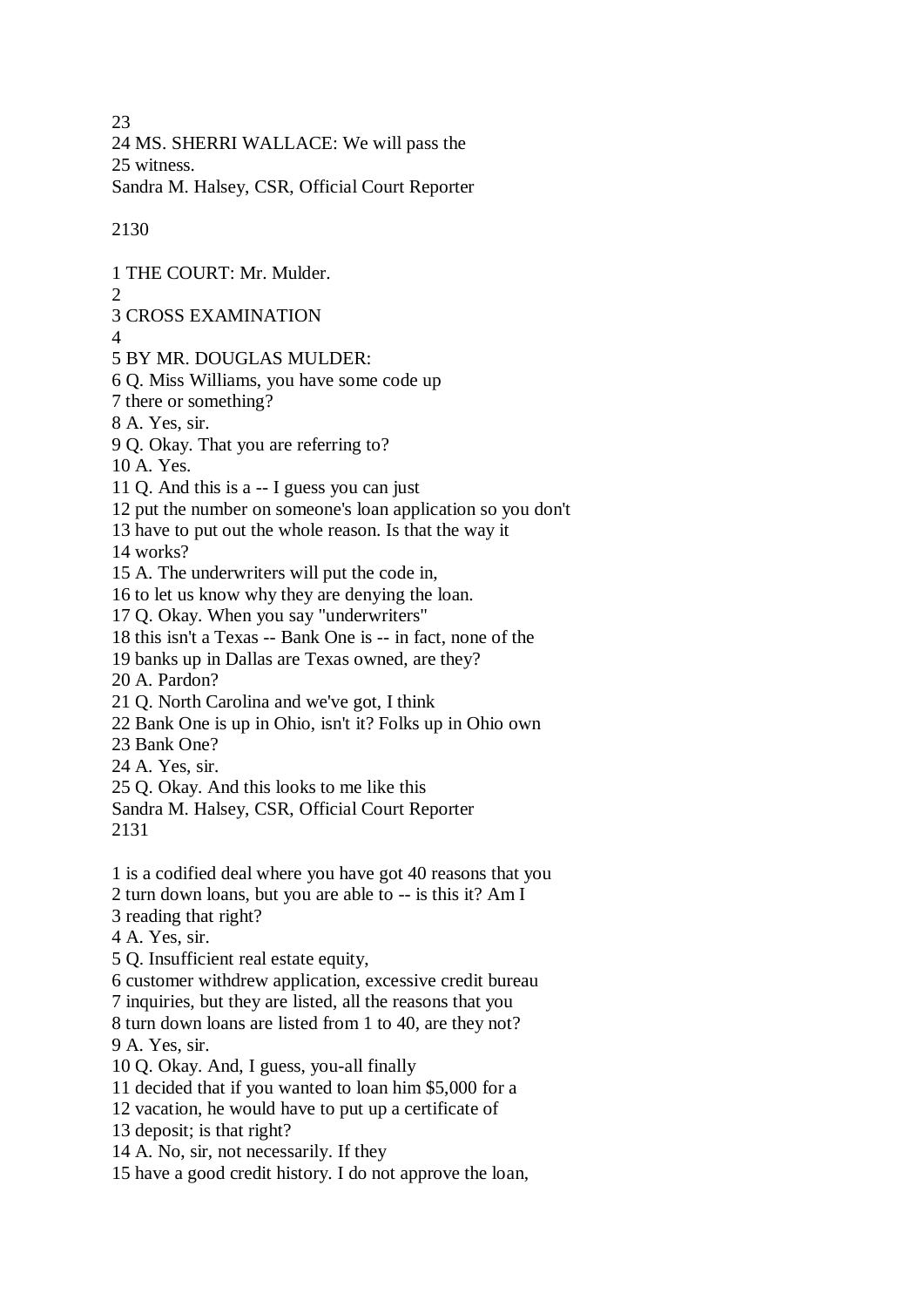16 but normally if they have a good credit history, they

- 17 will determine whether they are going to approve the loan 18 or not.
- 19 We don't have control over that.
- 20 Q. Well, I know you obviously recommended
- 21 it, or you wouldn't have sent it on; is that right?
- 22 A. I don't recommend anything.
- 23 Q. Okay.
- 24 A. If the customer comes in, we cannot
- 25 deny any customers. If that is what they want to do, we

Sandra M. Halsey, CSR, Official Court Reporter

2132

1 have to do it.

- 2 Q. If they fill out an application, you
- 3 have got to send it on?
- 4 A. Exactly.
- 5 Q. Okay. And you send it up to the
- 6 people up in Ohio?
- 7 A. No, sir.
- 8 Q. Okay.
- 9 A. They have a centralized location in
- 10 the Dallas area. I don't know exactly where.
- 11 Q. Okay.
- 12 A. But we fax it to the certain fax
- 13 number, which is data entry.
- 14 Q. So you don't where the people are that
- 15 are making the comments?
- 16 A. In Dallas.
- 17 Q. All right. Okay. You fax it over to
- 18 them, the application?
- 19 A. Yes, sir.
- 20 Q. And they fax you back an answer?
- 21 A. No, they don't. They input the
- 22 information as it is written on the loan application, and
- 23 then one of our central underwriters, they will review
- 24 them. And then they will let us know whether it's been
- 25 approved or not, and they will fax us the worksheet.
- Sandra M. Halsey, CSR, Official Court Reporter 2133
- 1 Q. Okay. So they faxed you back a
- 2 worksheet and showed you that this was not -- had not
- 3 been approved?
- 4 A. Denied.
- 5 Q. Denied? Okay. And suggested that if
- 6 he wanted a loan, he would have to put up some CD's.
- 7 Isn't that what it says?
- 8 A. No. Normally, we tell the customer
- 9 that it's denied. At that time, they will try to get a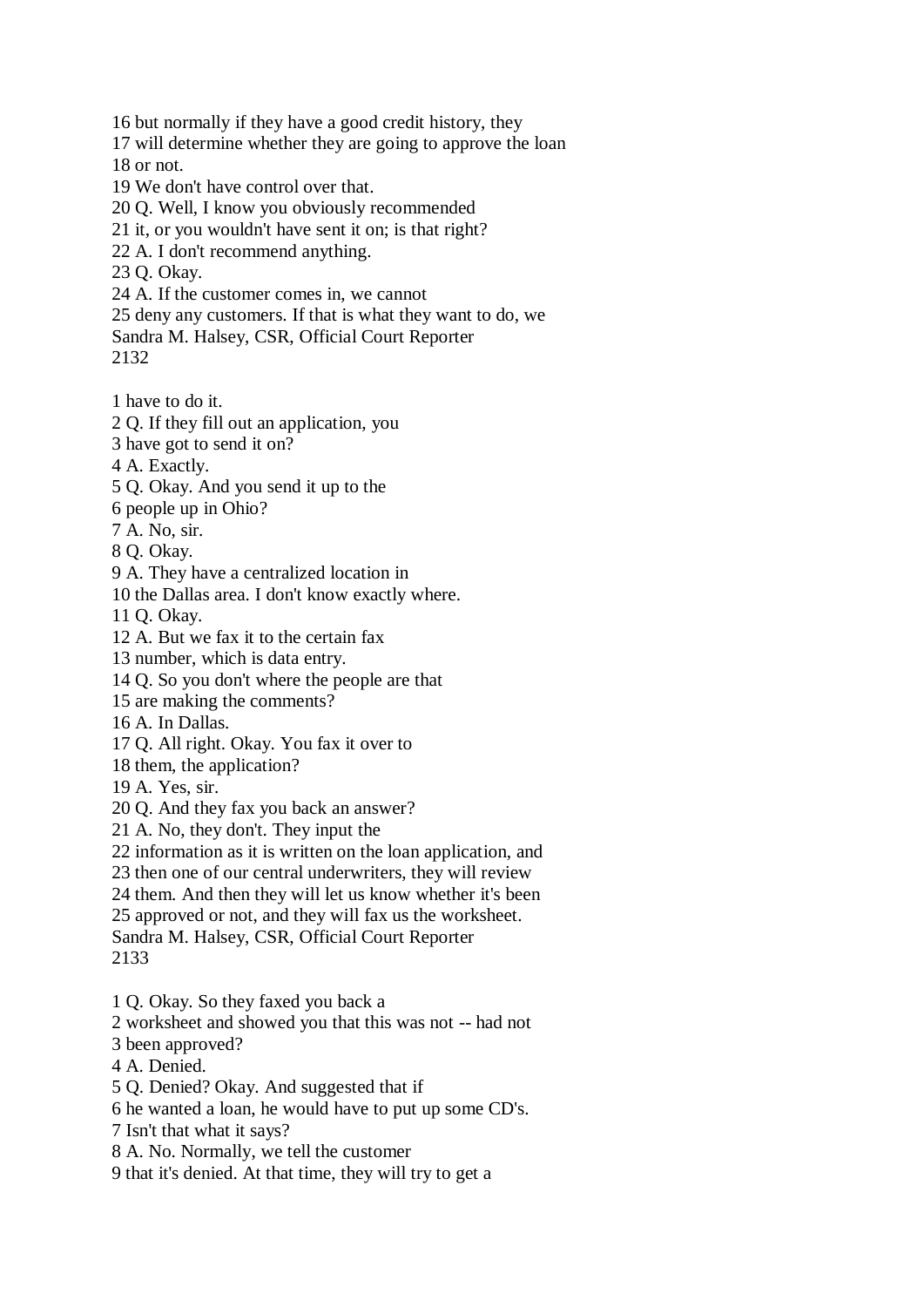10 loan using their collateral as a -- I mean, using their

11 vehicle or whatever as a collateral. But, in this case,

12 they denied the loan.

13 Q. Okay. On the copy I have got, it

14 says: "Attention: Okie. Customer does not qualify for

15 loan at Bank One unless it is CD secured."

16 A. That is the second time. When I

17 resubmitted it at that time, that same underwriter said,

18 "Okie, this is the only way we can approve the loan."

19 Q. He would have to put up a \$5,000 CD,

20 and in effect, borrow his own money back from you-all.

21 Is that the way it works?

22 A. Well, that depends on his credit

23 history, yes.

24 Q. Okay. But in this case, what you

25 wanted him to do was put up a \$5,000 CD, and then borrow

Sandra M. Halsey, CSR, Official Court Reporter

2134

1 that money back from you-all?

2 A. Yeah.

3 Q. Okay. That is -- what -- if he did

4 that, what would you charge him? Probably 5 or 6 percent

5 interest?

6

7 MS. SHERRI WALLACE: I will object to

8 relevance.

9 THE COURT: Overruled.

10

11 BY MR. DOUGLAS MULDER:

12 Q. What would you charge him on a little

13 old --

14 A. If it's a \$5,000 it would be 10

15 percent, at the time it was 10 percent -- I'm not quite

16 sure, but I think it was 10 percent.

17 Q. What does that mean? (Pointing to

18 exhibit).

19 A. Oh, that doesn't mean a thing.

20 Q. 16 percent doesn't mean anything?

21 A. No, sir. This is a denied loan, so

22 always there is 16 percent, but when the loan is

23 approved, using \$5,000 CD as a collateral, then the loan

24 rate will be changed to 10 percent at that time, if I am 25 not mistaken.

Sandra M. Halsey, CSR, Official Court Reporter 2135

1 Q. Okay. So if he -- what you were 2 telling -- what the folks from Ohio, what their policy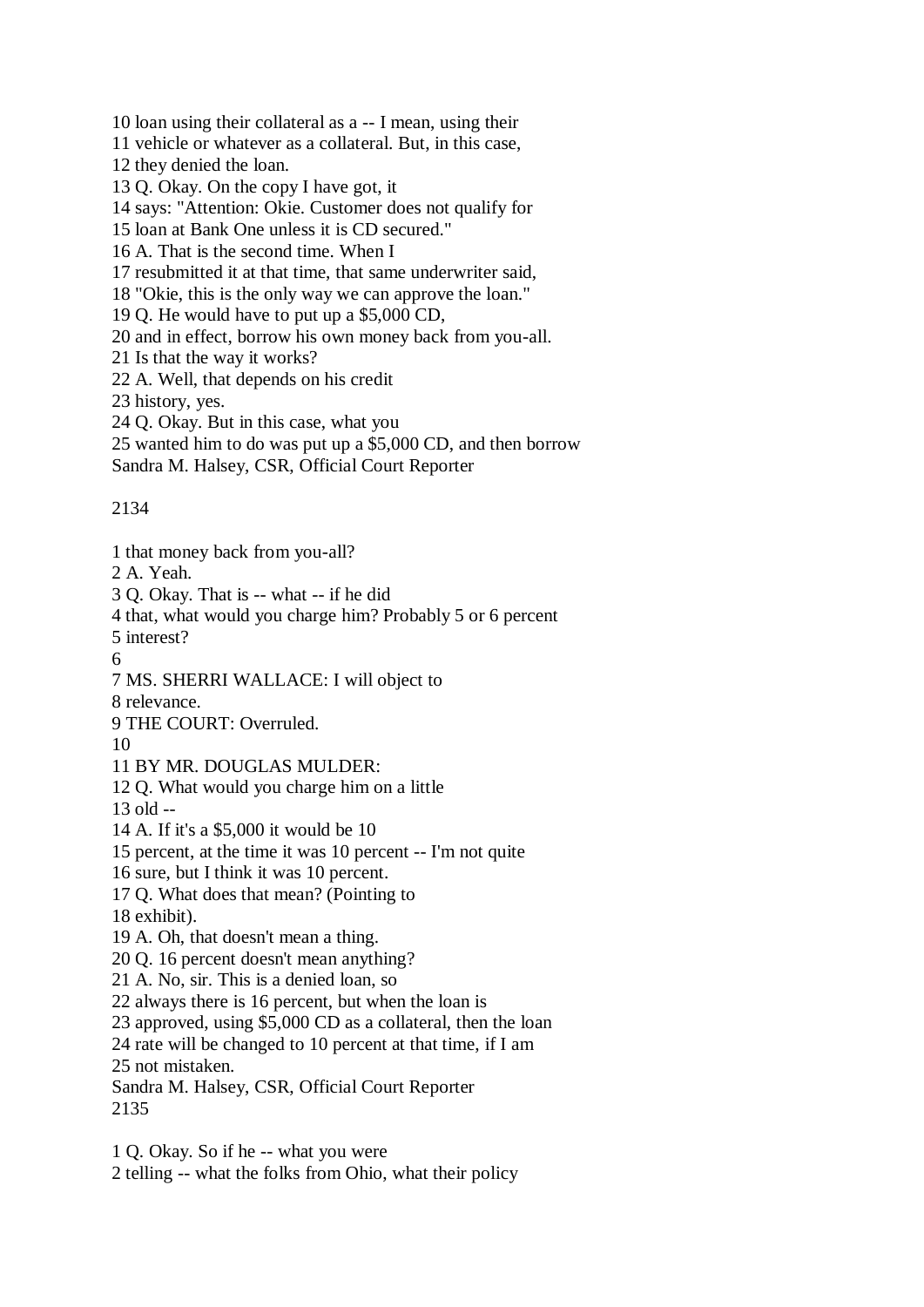$3$  is  $-$ 

- 4 A. Not Ohio.
- 5 Q. Well, that's where it's owned, isn't 6 it?
- 7 A. I understand that, but I'm dealing
- 8 with Dallas, so --
- 9 Q. I understand.
- 10 A. So, we'll leave them out.
- 11 Q. But, they answer to the folks up in
- 12 Ohio, don't they?
- 13 A. In my understanding, I think, directly
- 14 in the Dallas area.
- 15 Q. All right. But at any rate, the
- 16 chairman of the board, or whoever is running Bank One,
- 17 his policy was, that in this case, if he wanted to borrow
- 18 five thousand, he could bring in a \$5,000 certificate of
- 19 deposit, and the bank would loan him that five thousand,
- 20 and they would reduce the rate from 16 percent down to 10
- 21 percent; is that right?
- 22 A. Because it's secured.
- 23 Q. Well, yes.
- 24 A. If it's unsecured, the rate will be a
- 25 little bit higher. That is just common sense.
- Sandra M. Halsey, CSR, Official Court Reporter 2136
- 1 Q. Well, no, I understand that. So that
- 2 is kind of a can't lose. That's the kind of a deal that
- 3 we all like, isn't it? Except the guy who is borrowing
- 4 it.
- 5 A. If they have a past credit history,
- 6 there is no reason to put up a CD as a collateral.
- 7 Q. Okay. Thank you.
- 8 A. But if it's necessary then, they want
- 9 some kind of collateral.
- 10 Q. What were you paying on your CDs, just
- 11 out of curiosity, back then, was it less than 3 percent? 12
- 13 MS. SHERRI WALLACE: I'll object to
- 14 relevance.
- 15 THE COURT: Overruled. If she knows,
- 16 I'll let her answer.
- 17 THE WITNESS: Well, at the time, it
- 18 depends on the terms. It depends on the terms. It's
- 19 different.
- 20
- 21 BY MR. DOUGLAS MULDER:
- 22 Q. Okay.
- 23 A. So I don't know what kind of term that
- 24 you want to know.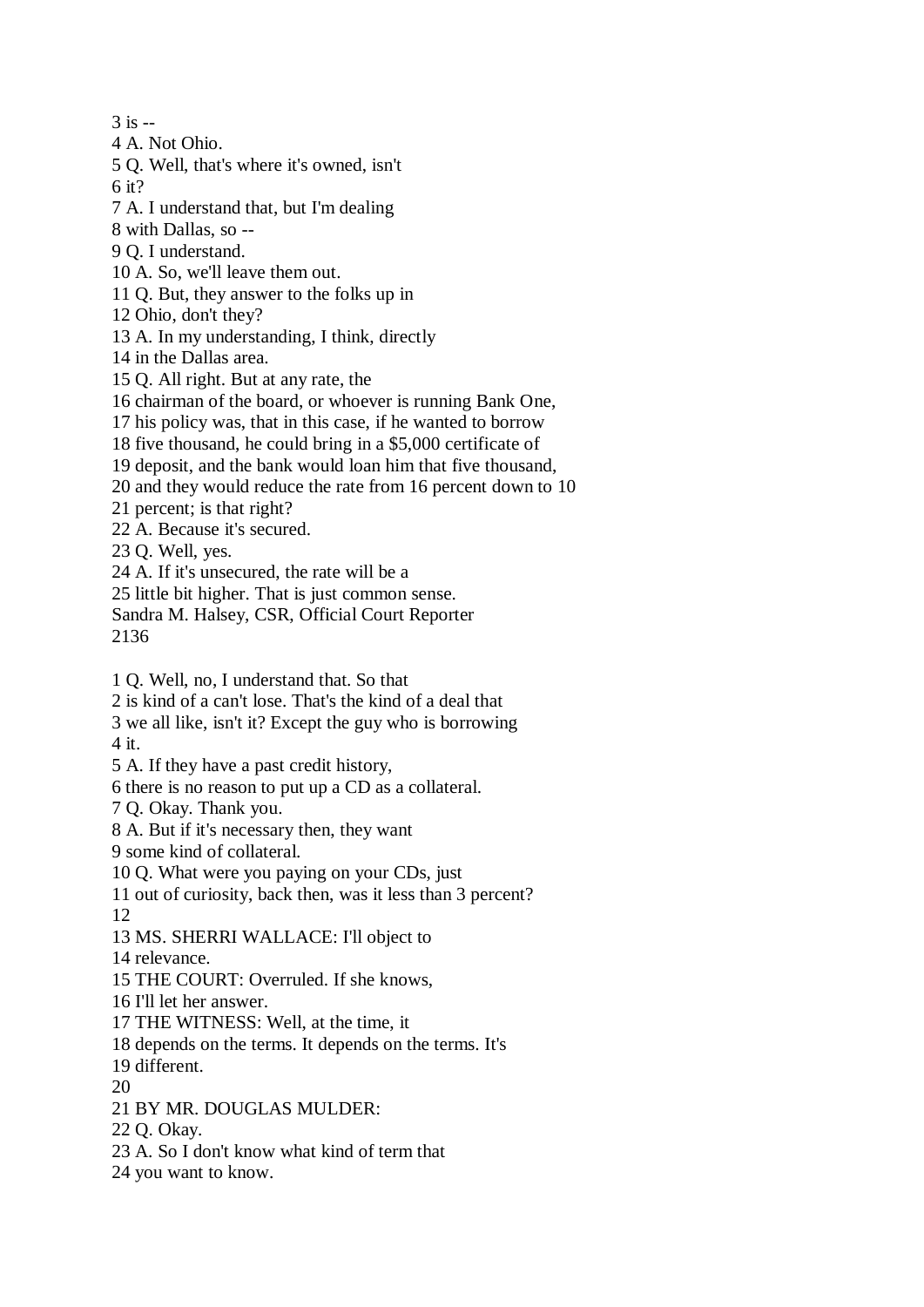25 Q. Say a 12 month CD. Sandra M. Halsey, CSR, Official Court Reporter 2137

- 1 A. One year CD? Okay. About, I'm not 2 quite certain, but I'm just guessing, about 4.500, 4.7. 3 If it was a promotion, it would have been higher, about 5 4 percent. 5 Q. Okay. So you-all make 5 percent on a 6 deal like that without any risks, right? 7 A. I don't make any. 8 Q. No, I understand. 9 MR. DOUGLAS MULDER: That's all we 10 have got. Thank you. 11 THE COURT: All right. Any further 12 questions? 13 MR. DOUGLAS MULDER: One last thing. 14 15 BY MR. DOUGLAS MULDER: 16 Q. You never talked to Darlie, did you? 17 A. Well -- 18 Q. About this particular transaction? 19 A. No, sir. 20 Q. You don't even know that she knew 21 anything about it, do you? 22 A. I only saw Darin and I have not seen 23 Darlie at that time. 24 Q. Okay. 25 Sandra M. Halsey, CSR, Official Court Reporter 2138 1 MR. DOUGLAS MULDER: Thanks. That's 2 all. 3 MS. SHERRI WALLACE: Nothing further. 4 THE COURT: All right. Ma'am, you are 5 under what is called the Rule of Evidence. What that 6 means is, when you are not testifying, you have to stay 7 outside of the courtroom. Don't talk about your 8 testimony with anybody who has testified. In other 9 words, don't compare it. 10 You may talk to the attorneys for 11 either side. If someone tries to talk to you about your 12 testimony, tell the attorney for the side who called you. 13 You will be free to return to Dallas 14 now, and subject to recall. Thank you for coming.
- 15 THE WITNESS: Thank you.

16 THE COURT: You bet. Now, watch your

17 step getting down there. There is a big step down.